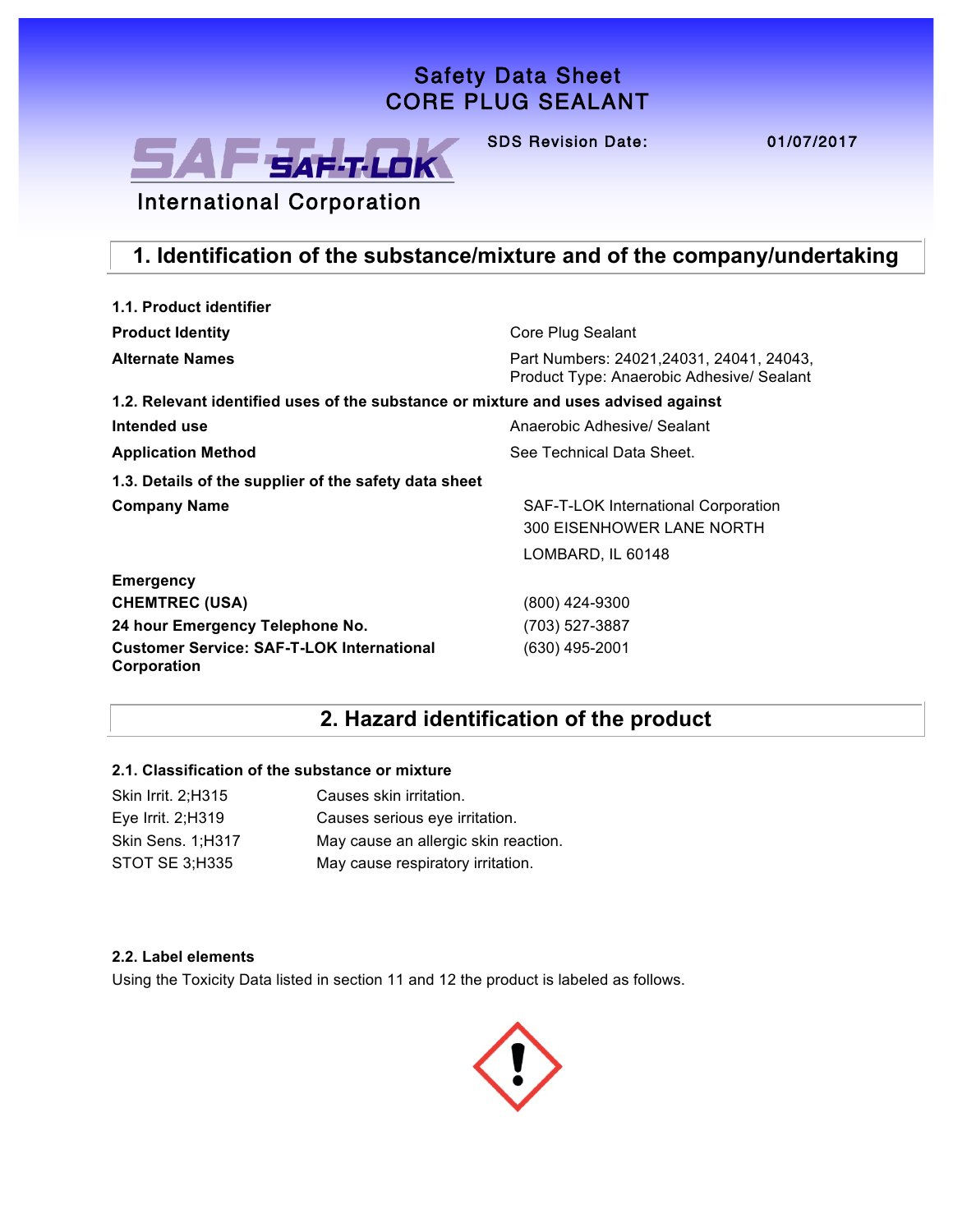

**SDS Revision Date: 01/07/2017**

### **International Corporation**

# **Warning**

H315 Causes skin irritation. H317 May cause an allergic skin reaction. H319 Causes serious eye irritation.

H335 May cause respiratory irritation.

#### **[Prevention]:**

P261 Avoid breathing dust / fume / gas / mist / vapors / spray.

P264 Wash thoroughly after handling.

P271 Use only outdoors or in a well-ventilated area.

P272 Contaminated work clothing should not be allowed out of the workplace.

P280 Wear protective gloves / eye protection / face protection.

#### **[Response]:**

P302+352 IF ON SKIN: Wash with plenty of soap and water.

P304+312 IF INHALED: Call a POISON CENTER or doctor / physician if you feel unwell.

P305+351+338 IF IN EYES: Rinse continuously with water for several minutes. Remove contact lenses if present and easy to do - continue rinsing.

P313 Get medical advice / attention.

P321 Specific treatment (see information on this label).

P333+313 If skin irritation or a rash occurs: Get medical advice / attention.

P337+313 If eye irritation persists: Get medical advice / attention.

P340 Remove victim to fresh air and keep at rest in a position comfortable for breathing.

P362 Take off contaminated clothing and wash before reuse.

P363 Wash contaminated clothing before reuse.

#### **[Storage]:**

P403+233 Store in a well ventilated place. Keep container tightly closed.

P405 Store locked up.

#### **[Disposal]:**

P501 Dispose of contents / container in accordance with local / national regulations.

# **3. Composition/information on ingredients**

This product contains the following substances that present a hazard within the meaning of the relevant State and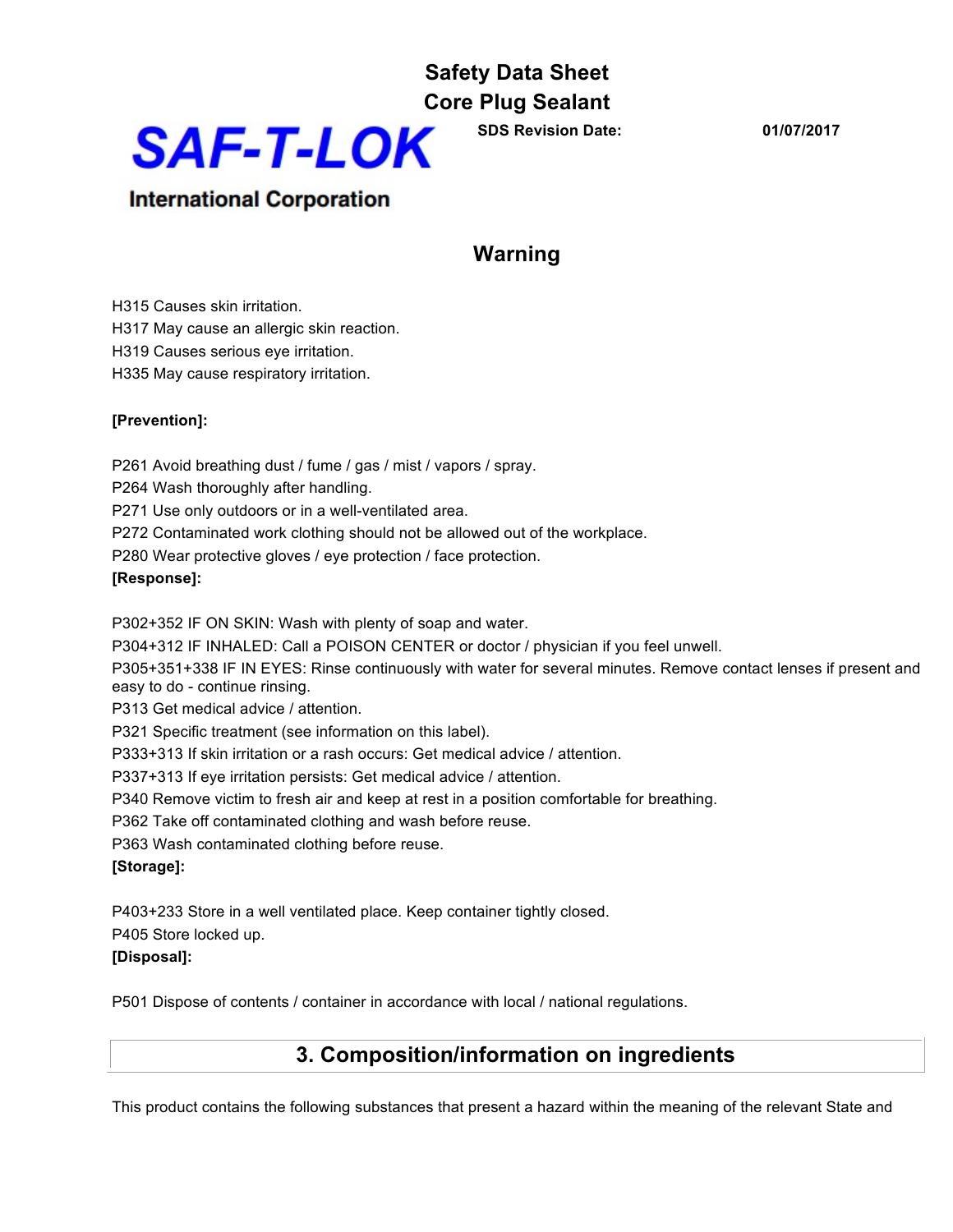

**SDS Revision Date: 01/07/2017**

# **International Corporation**

Federal Hazardous Substances regulations.

| Ingredient/Chemical Designations                                  | Weight %  | <b>GHS Classification</b>                                           | <b>Notes</b> |
|-------------------------------------------------------------------|-----------|---------------------------------------------------------------------|--------------|
| Triethylene glycol dimethacrylate<br>CAS Number: 0000109-16-0     | $30 - 60$ | Eye Irrit. 2;H319<br><b>STOT SE 3:H335</b><br>Skin Irrit. 2:H315    | [1]          |
| 2-Hydroxyethyl methacrylate<br>CAS Number: 0000868-77-9           | $10 - 30$ | <b>Eye Irrit. 2;H319</b><br>Skin Irrit. 2:H315<br>Skin Sens. 1;H317 | [1]          |
| Coumarone-indene resin<br><b>CAS Number: Proprietary</b>          | $10 - 30$ |                                                                     | [1]          |
| Benzisothiazol-3(2H)-one, 1,1-dioxide<br>CAS Number: 0000081-07-2 | $1.0 - 5$ |                                                                     | [1]          |

[1] Substance classified with a health or environmental hazard.

[2] Substance with a workplace exposure limit.

[3] PBT-substance or vPvB-substance.

\*The full texts of the phrases are shown in Section 16.

### **4. First aid measures**

| 4.1. Description of first aid measures |                                                                                                                                                                                                                                           |
|----------------------------------------|-------------------------------------------------------------------------------------------------------------------------------------------------------------------------------------------------------------------------------------------|
| General                                | In all cases of doubt, or when symptoms persist, seek medical attention.<br>Never give anything by mouth to an unconscious person.                                                                                                        |
| <b>Inhalation</b>                      | Remove to fresh air, keep patient warm and at rest. If breathing is irregular or stopped, give<br>artificial respiration. If unconscious place in the recovery position and obtain immediate<br>medical attention. Give nothing by mouth. |
| <b>Eyes</b>                            | Irrigate copiously with clean water for at least 15 minutes, holding the eyelids apart and<br>seek medical attention.                                                                                                                     |
| <b>Skin</b>                            | Remove contaminated clothing. Wash skin thoroughly with soap and water or use a<br>recognized skin cleanser.                                                                                                                              |
| Ingestion                              | If swallowed obtain immediate medical attention. Keep at rest. Do NOT induce vomiting.                                                                                                                                                    |
|                                        | 4.2. Most important symptoms and effects, both acute and delayed                                                                                                                                                                          |
| <b>Overview</b>                        | Skin Contact: Usually no effect, however, as with any chemical, prolonged, excessive, or<br>repeated exposure may cause mild to moderate skin irritation, exhibited by redness, drying<br>and cracking of unprotected skin.               |
|                                        | Eye Contact: May irritate with slight pain and redness.                                                                                                                                                                                   |
|                                        | Respiratory/ Inhalation: Usually none, however, as with any chemical product, some<br>irritation may occur.                                                                                                                               |
|                                        | Ingestion: Amounts transferred to mouth by fingers, etc, during normal operation should not<br>cause injury.                                                                                                                              |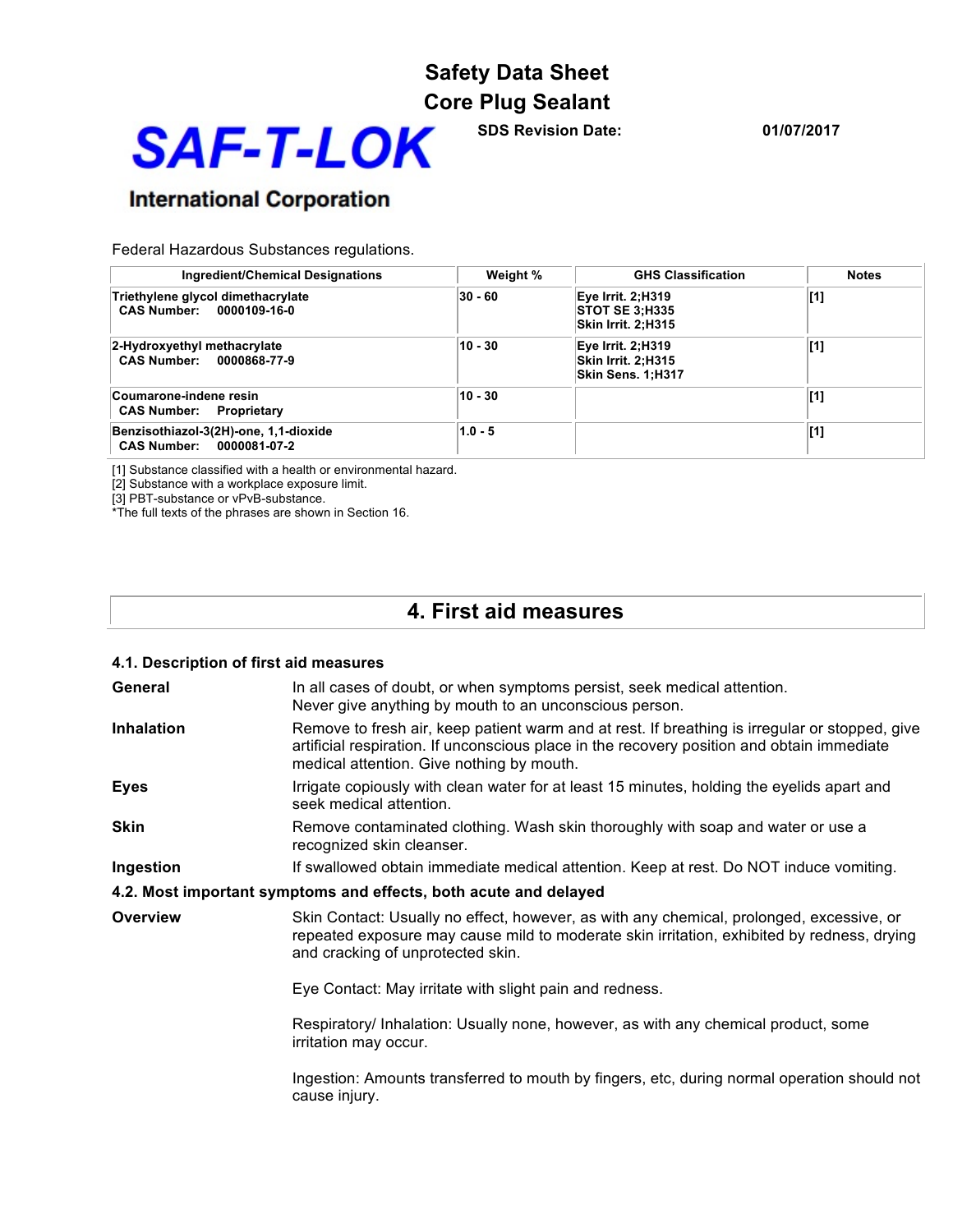

**SDS Revision Date: 01/07/2017**

### **International Corporation**

Medical conditions generally aggravated by exposure: None known, however any chemical product may enhance allergies already present in certain individuals.

See section 2 for further details.

**Eyes** Causes serious eye irritation. **Skin** May cause an allergic skin reaction. Causes skin irritation.

### **5. Fire-fighting measures**

#### **5.1. Extinguishing media**

Recommended extinguishing media; alcohol resistant foam,  $CO<sub>2</sub>$ , powder

#### **5.2. Special hazards arising from the substance or mixture**

Hazardous decomposition: Oxides of carbon and nitrogen.

Avoid breathing dust / fume / gas / mist / vapors / spray.

#### **5.3. Advice for fire-fighters**

Air mask and procedures for fighting chemical fires. Do not inhale gases.

Cool closed containers exposed to fire by spraying them with water. Do not allow run off water and contaminants from fire fighting to enter drains or water ways.

**ERG Guide No.** 

### **6. Accidental release measures**

#### **6.1. Personal precautions, protective equipment and emergency procedures**

Put on appropriate personal protective equipment (see section 8).

#### **6.2. Environmental precautions**

Do not allow spills to enter drains or waterways.

Use good personal hygiene practices. Wash hands before eating, drinking, smoking or using toilet. Promptly remove soiled clothing and wash thoroughly before reuse.

#### **6.3. Methods and material for containment and cleaning up**

Prevent material from entering floor drains, sewers, or any bodies of water. Scoop up into waste container or soak up with absorbent material. Store in a closed container until disposal.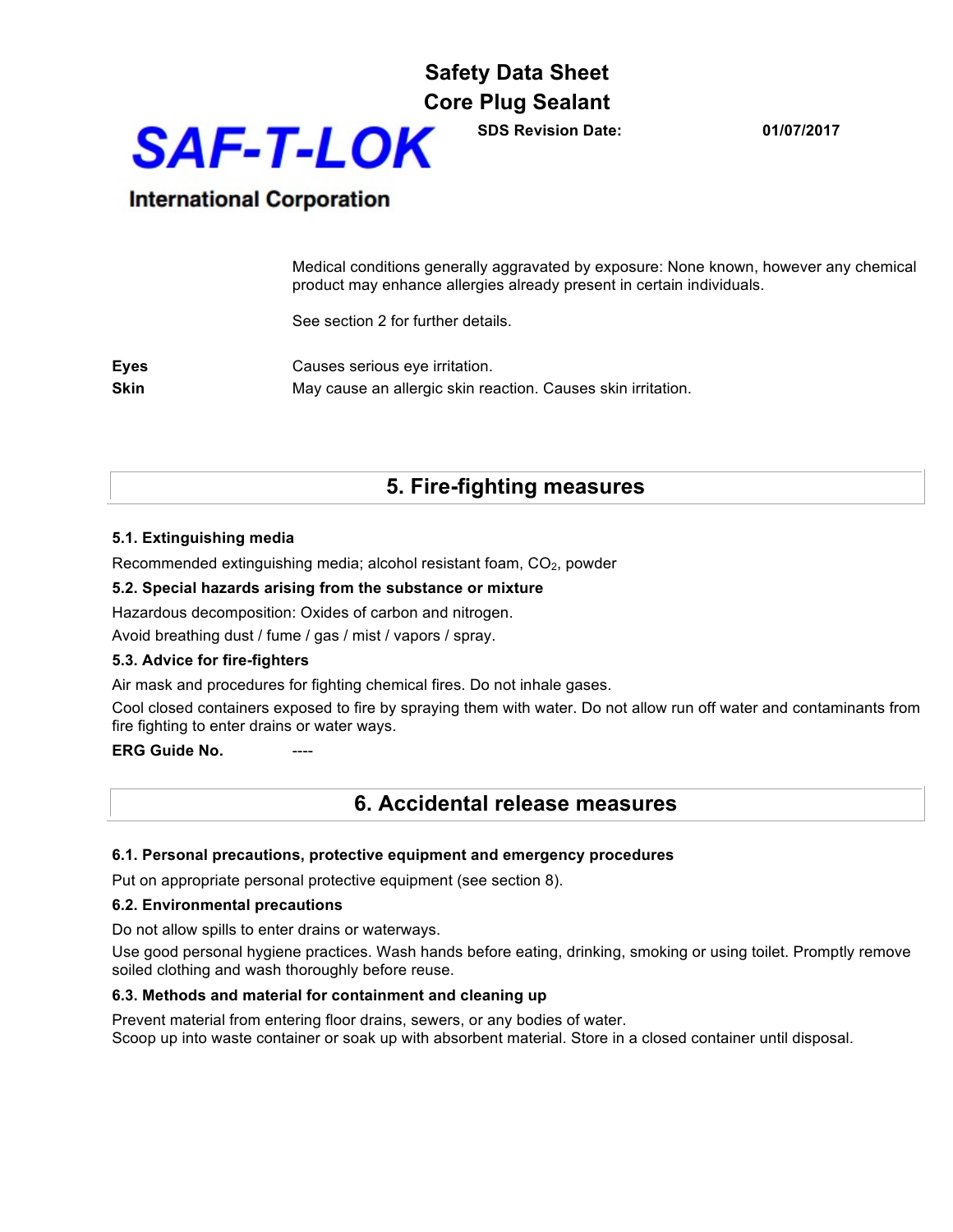# **Safety Data Sheet**

**Core Plug Sealant** 



**SDS Revision Date: 01/07/2017**

### **International Corporation**

### **7. Handling and storage**

#### **7.1. Precautions for safe handling**

See section 2 for further details. - [Prevention]:

#### **7.2. Conditions for safe storage, including any incompatibilities**

Handle containers carefully to prevent damage and spillage.

Isolated storage facility/ warehouse not required. Store in a cool, dry location (60-90°F) in a well-ventilated area in original container. Keep container tightly closed when not in use.

Incompatible materials: Incompatible with strong oxidizing agents

See section 2 for further details. - [Storage]:

#### **7.3. Specific end use(s)**

Avoid breathing vapors. Wash hands thoroughly at mealtime and end of shift. Wear personal protective equipment as outlined in Section 8 of this SDS.

### **8. Exposure controls and personal protection**

#### **8.1. Control parameters**

| <b>Exposure</b> |                                       |                      |                      |  |
|-----------------|---------------------------------------|----------------------|----------------------|--|
| CAS No.         | Ingredient                            | <b>Source</b>        | Value                |  |
| 0000081-07-2    | Benzisothiazol-3(2H)-one, 1,1-dioxide | <b>OSHA</b>          | No Established Limit |  |
|                 |                                       | <b>ACGIH</b>         | No Established Limit |  |
|                 |                                       | <b>NIOSH</b>         | No Established Limit |  |
|                 |                                       | Supplier             | No Established Limit |  |
| 0000109-16-0    | Triethylene glycol dimethacrylate     | <b>OSHA</b>          | No Established Limit |  |
|                 |                                       | ACGIH                | No Established Limit |  |
|                 | <b>NIOSH</b>                          | No Established Limit |                      |  |
|                 | Supplier                              | No Established Limit |                      |  |
| 0000868-77-9    | 2-Hydroxyethyl methacrylate           | <b>OSHA</b>          | No Established Limit |  |
|                 | <b>ACGIH</b>                          | No Established Limit |                      |  |
|                 |                                       | NIOSH                | No Established Limit |  |
|                 | Supplier                              | No Established Limit |                      |  |
| Proprietary     | Coumarone-indene resin                | <b>OSHA</b>          | No Established Limit |  |
|                 |                                       | ACGIH                | No Established Limit |  |
|                 |                                       | <b>NIOSH</b>         | No Established Limit |  |
|                 |                                       | Supplier             | No Established Limit |  |

#### **Exposure**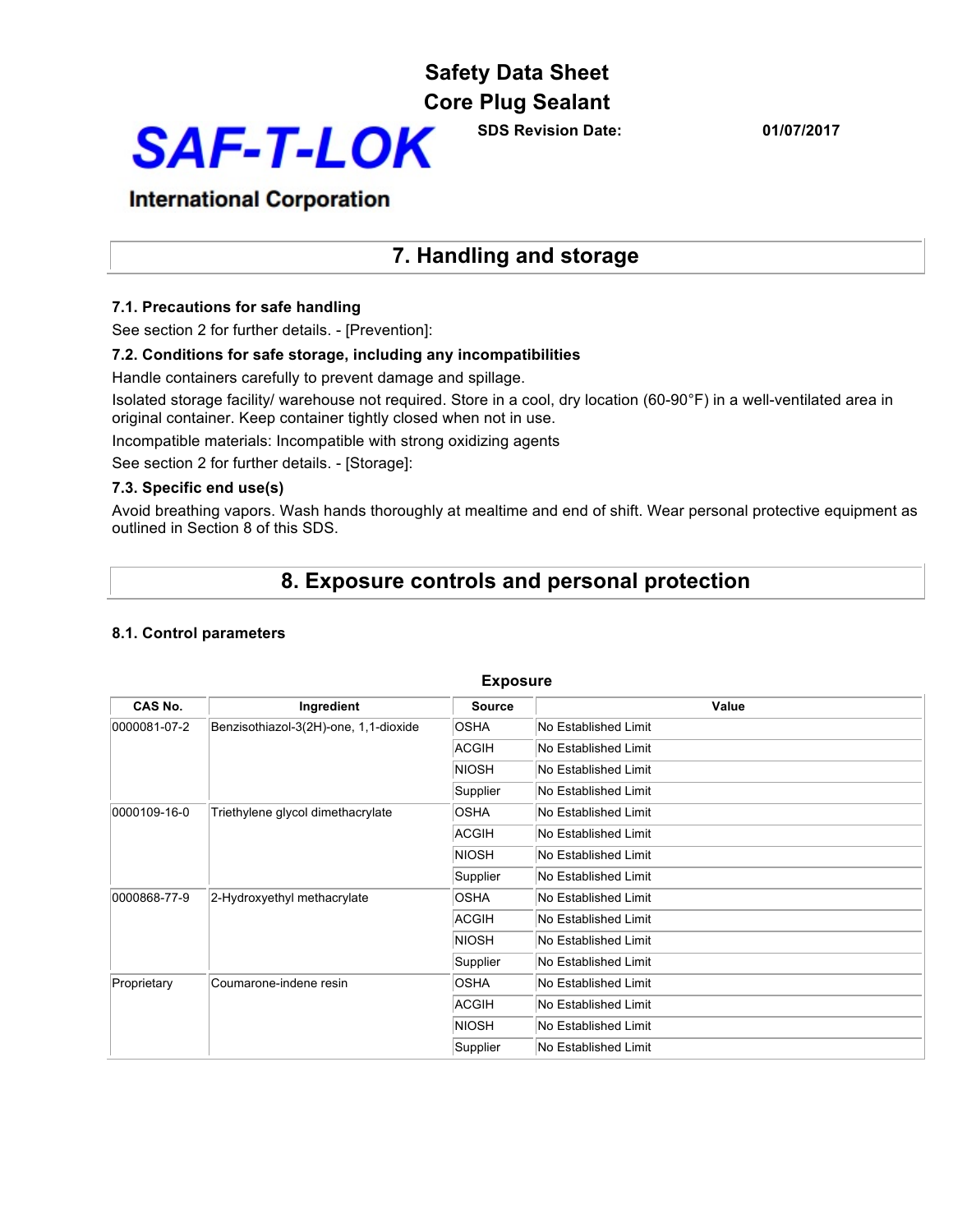

**SDS Revision Date: 01/07/2017**

# **International Corporation**

| CAS No.                                                   | Ingredient                        | ∣Source     | Value                                                               |
|-----------------------------------------------------------|-----------------------------------|-------------|---------------------------------------------------------------------|
| 0000081-07-2<br>Benzisothiazol-3(2H)-one, 1,1-<br>dioxide |                                   | <b>OSHA</b> | Select Carcinogen: No                                               |
|                                                           |                                   | NTP         | Known: No: Suspected: No                                            |
|                                                           |                                   | <b>IARC</b> | Group 1: No; Group 2a: No; Group 2b: No; Group 3: Yes; Group 4: No; |
| 0000109-16-0                                              | Triethylene glycol dimethacrylate | <b>OSHA</b> | Select Carcinogen: No                                               |
|                                                           |                                   | NTP         | Known: No; Suspected: No                                            |
|                                                           |                                   | <b>IARC</b> | Group 1: No; Group 2a: No; Group 2b: No; Group 3: No; Group 4: No;  |
| 0000868-77-9                                              | 2-Hydroxyethyl methacrylate       | <b>OSHA</b> | Select Carcinogen: No                                               |
|                                                           |                                   | NTP         | Known: No: Suspected: No                                            |
|                                                           |                                   | <b>IARC</b> | Group 1: No; Group 2a: No; Group 2b: No; Group 3: No; Group 4: No;  |
| Proprietary                                               | Coumarone-indene resin            | <b>OSHA</b> | Select Carcinogen: No                                               |
|                                                           |                                   | <b>NTP</b>  | Known: No: Suspected: No                                            |
|                                                           |                                   | <b>IARC</b> | Group 1: No; Group 2a: No; Group 2b: No; Group 3: No; Group 4: No;  |

**Carcinogen Data**

# **8.2. Exposure controls**

| No respiratory protection required, but normal good ventilation is recommended. Forced<br>ventilation may be required if concentrations exceed normal use exposure.                                                                                                                                                                    |
|----------------------------------------------------------------------------------------------------------------------------------------------------------------------------------------------------------------------------------------------------------------------------------------------------------------------------------------|
| Safety goggles or glasses are recommended.                                                                                                                                                                                                                                                                                             |
| Wear overalls to keep skin contact to a minimum. Use impermeable gloves (neoprene,<br>butyl rubber, natural rubber), as necessary to avoid skin contact, as well as proper clothing<br>or plastic apron. Wash hands before eating, drinking, or using restroom.                                                                        |
| Provide adequate ventilation. Where reasonably practicable this should be achieved by the<br>use of local exhaust ventilation and good general extraction. If these are not sufficient to<br>maintain concentrations of particulates and any vapor below occupational exposure limits<br>suitable respiratory protection must be worn. |
| Eye wash stations should be located within 100 feet or 10 second walk of the work area.<br>Use good personal hygiene practices. Wash hands before eating, drinking, smoking or<br>using toilet. Promptly remove soiled clothing and wash thoroughly before reuse.                                                                      |
|                                                                                                                                                                                                                                                                                                                                        |

See section 2 for further details. - [Prevention]:

# **9. Physical and chemical properties**

| Appearance            | Blue |
|-----------------------|------|
| Odor                  | Mild |
| <b>Odor threshold</b> | Not. |

**Blue Liquid Not Measured**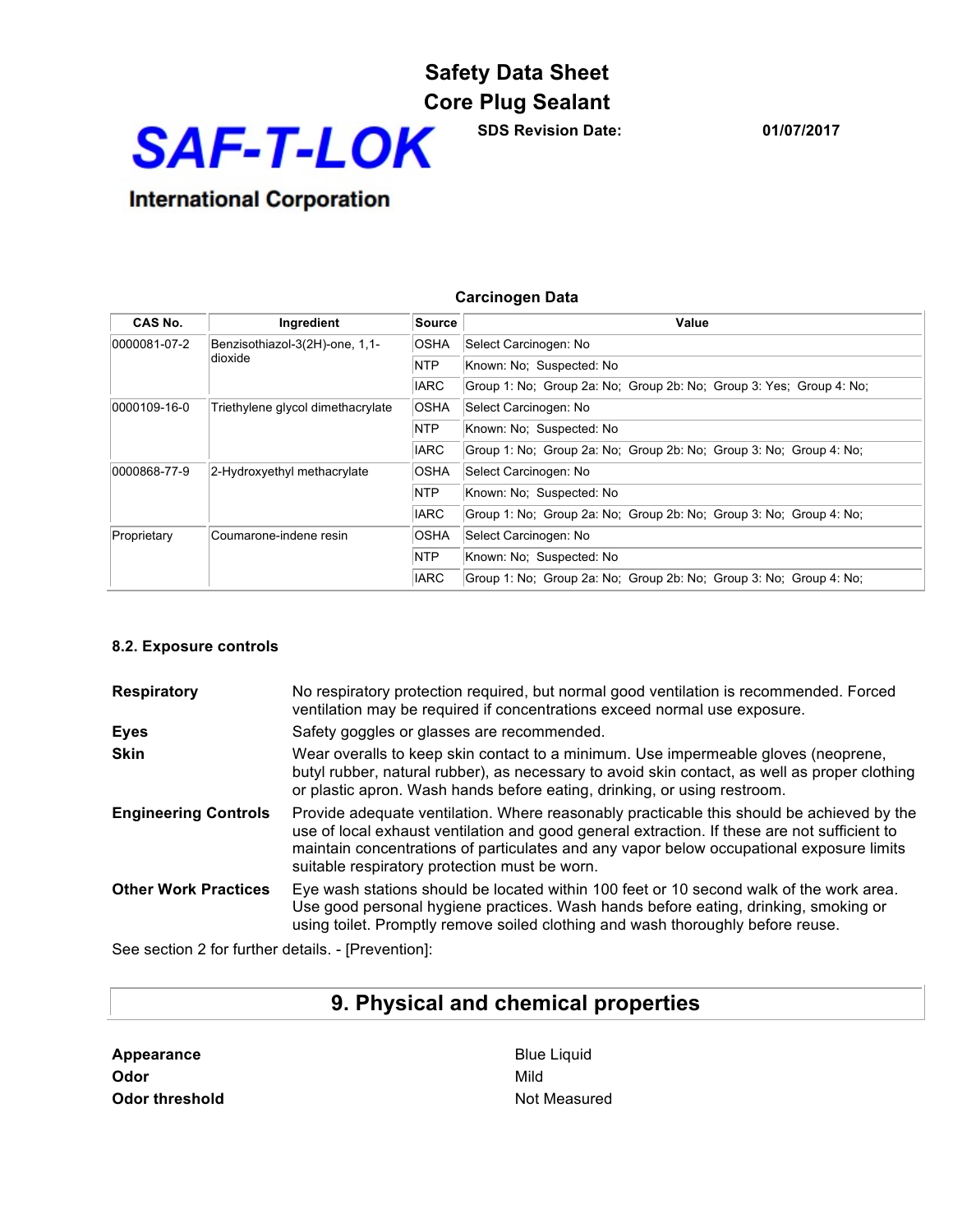

**SDS Revision Date: 01/07/2017**

### **International Corporation**

| pH                                              | N/A                               |
|-------------------------------------------------|-----------------------------------|
| Melting point / freezing point                  | N/A                               |
| Initial boiling point and boiling range         | $>300$ F                          |
| <b>Flash Point</b>                              | 205 F (T.C.C.)                    |
| <b>Evaporation rate (Ether = 1)</b>             | N/A                               |
| Flammability (solid, gas)                       | Not Applicable                    |
| Upper/lower flammability or explosive limits    | Lower Explosive Limit: N/A        |
|                                                 | <b>Upper Explosive Limit: N/A</b> |
| Vapor pressure (Pa)                             | $< 5$ @ 30 F (mmHg.)              |
| <b>Vapor Density</b>                            | N/A                               |
| <b>Specific Gravity</b>                         | 1.15                              |
| <b>Solubility in Water</b>                      | Partial                           |
| Partition coefficient n-octanol/water (Log Kow) | Not Measured                      |
| <b>Auto-ignition temperature</b>                | Not Measured                      |
| <b>Decomposition temperature</b>                | Not Measured                      |
| <b>Viscosity (cSt)</b>                          | Not Measured                      |
| VOC %                                           | $< 0.1\%$ (Cut)                   |
| 9.2. Other information                          |                                   |
| No other relevant information.                  |                                   |

### **10. Stability and reactivity**

### **10.1. Reactivity** Hazardous Polymerization will not occur. **10.2. Chemical stability** Stable under normal circumstances. **10.3. Possibility of hazardous reactions** No data available. **10.4. Conditions to avoid** No data available. **10.5. Incompatible materials** Reducing agents. Strong oxidizers. **10.6. Hazardous decomposition products** Oxides of carbon and nitrogen.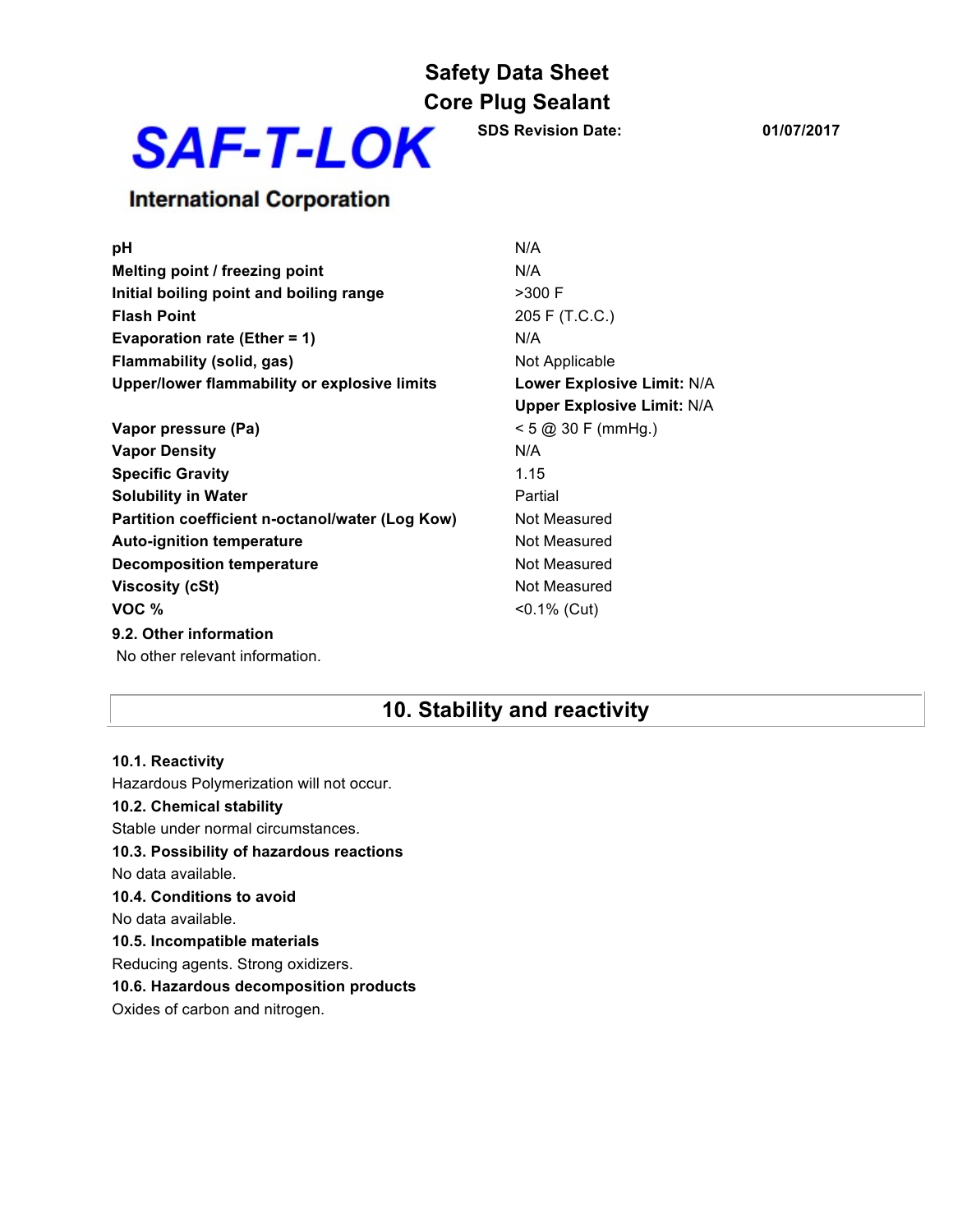

**SDS Revision Date: 01/07/2017**

# **International Corporation**

# **11. Toxicological information**

#### **Acute toxicity**

| Ingredient                                        | Oral LD50,<br>mg/kg             | Skin LD50.<br>mg/kg                  | Inhalation<br>Vapor LD50,<br>mg/L/4hr | Inhalation<br> Dust/Mist LD50.<br>mg/L/4hr | Inhalation<br>Gas LD50.<br>ppm |
|---------------------------------------------------|---------------------------------|--------------------------------------|---------------------------------------|--------------------------------------------|--------------------------------|
| Triethylene glycol dimethacrylate - (109-16-0)    | 10.837.00. Rat -                | No data                              | No data                               | No data                                    | No data                        |
|                                                   | Category: NA                    | available                            | available                             | available                                  | available                      |
| $ 2-Hydroxyethyl$ methacrylate - $(868-77-9)$     | 5,564.00, Rat -<br>Category: NA | 3.000.00.<br>Rabbit -<br>Category: 5 | No data<br>available                  | No data<br>available                       | No data<br>available           |
| Coumarone-indene resin - (Proprietary)            | No data                         | No data                              | No data                               | No data                                    | No data                        |
|                                                   | available                       | available                            | available                             | available                                  | available                      |
| Benzisothiazol-3(2H)-one, 1,1-dioxide - (81-07-2) | No data                         | No data                              | No data                               | No data                                    | No data                        |
|                                                   | available                       | available                            | available                             | available                                  | available                      |

Note: When no route specific LD50 data is available for an acute toxin, the converted acute toxicity point estimate was used in the calculation of the product's ATE (Acute Toxicity Estimate).

| <b>Classification</b>         | Category | <b>Hazard Description</b>            |
|-------------------------------|----------|--------------------------------------|
| Acute toxicity (oral)         |          | Not Applicable                       |
| Acute toxicity (dermal)       |          | Not Applicable                       |
| Acute toxicity (inhalation)   |          | Not Applicable                       |
| Skin corrosion/irritation     | 2        | Causes skin irritation.              |
| Serious eye damage/irritation | 2        | Causes serious eye irritation.       |
| Respiratory sensitization     |          | Not Applicable                       |
| Skin sensitization            |          | May cause an allergic skin reaction. |
| Germ cell mutagenicity        |          | Not Applicable                       |
| Carcinogenicity               |          | Not Applicable                       |
| Reproductive toxicity         |          | Not Applicable                       |
| STOT-single exposure          |          | Not Applicable                       |
| STOT-repeated exposure        |          | Not Applicable                       |
| Aspiration hazard             |          | Not Applicable                       |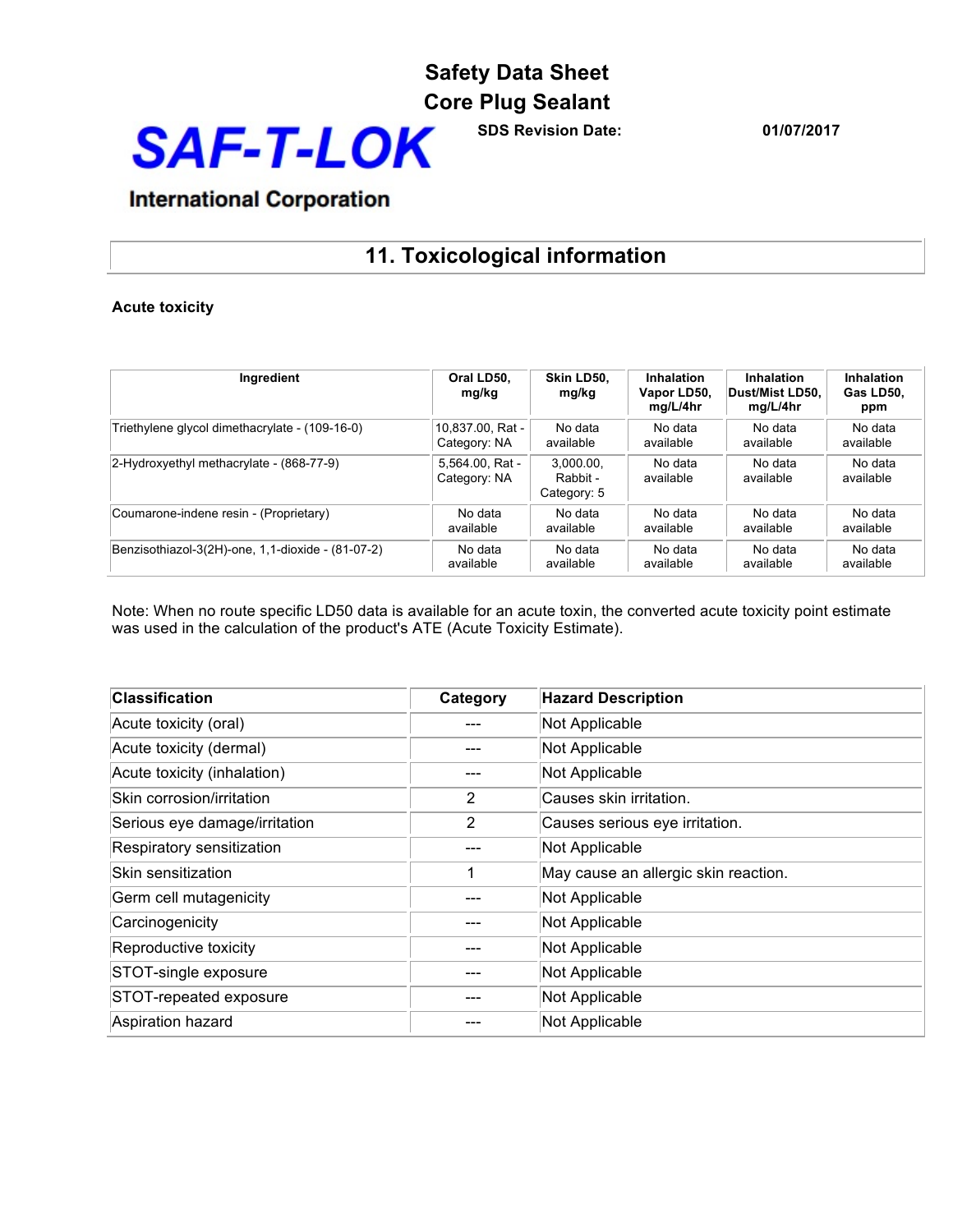

**SDS Revision Date: 01/07/2017**

### **International Corporation**

# **12. Ecological information**

#### **12.1. Toxicity**

No additional information provided for this product. See Section 3 for chemical specific data. **Aquatic Ecotoxicity**

| Ingredient                                        | 96 hr LC50 fish,<br>mg/l       | 48 hr EC50 crustacea,<br>mg/l | ErC50 algae,<br>mq/l |
|---------------------------------------------------|--------------------------------|-------------------------------|----------------------|
| Triethylene glycol dimethacrylate - (109-16-0)    | Not Available                  | Not Available                 | Not Available        |
| 2-Hydroxyethyl methacrylate - (868-77-9)          | 227.00, Pimephales<br>promelas | Not Available                 | Not Available        |
| Coumarone-indene resin - (Proprietary)            | Not Available                  | Not Available                 | Not Available        |
| Benzisothiazol-3(2H)-one, 1,1-dioxide - (81-07-2) | Not Available                  | Not Available                 | Not Available        |

#### **12.2. Persistence and degradability**

There is no data available on the preparation itself.

#### **12.3. Bioaccumulative potential**

Not Measured

**12.4. Mobility in soil**

No data available.

#### **12.5. Results of PBT and vPvB assessment**

This product contains no PBT/vPvB chemicals.

#### **12.6. Other adverse effects**

No data available.

### **13. Disposal considerations**

#### **13.1. Waste treatment methods**

Observe all federal, state and local regulations when disposing of this substance.

### **14. Transport information**

**14.1. UN number** Not Applicable Not Regulated Not Regulated Not Regulated **14.2. UN proper shipping name**

**DOT (Domestic Surface Transportation)** Not Regulated Not Regulated Not Regulated

**IMO / IMDG (Ocean Transportation)**

**ICAO/IATA**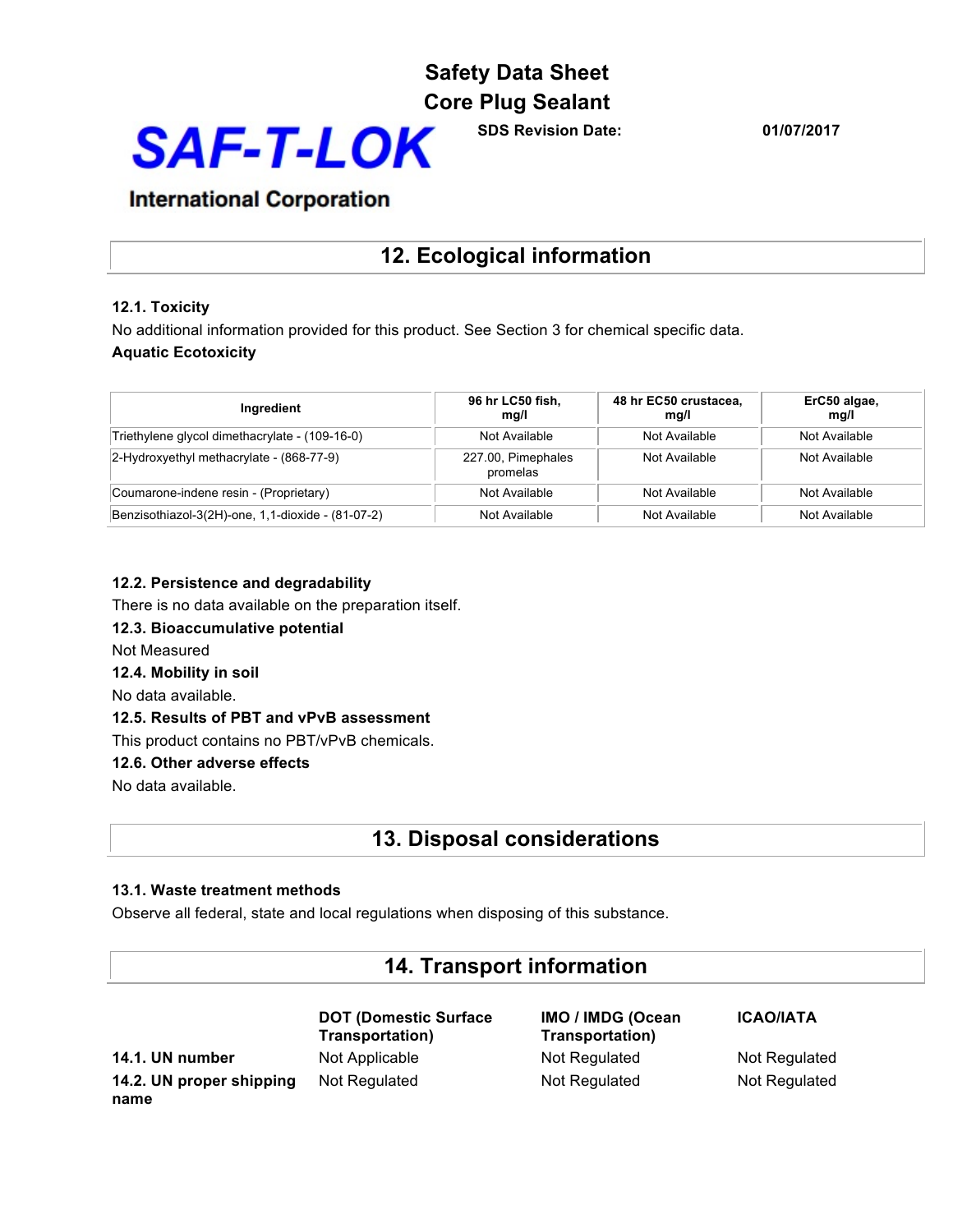

**SDS Revision Date: 01/07/2017**

# **International Corporation**

| 14.3. Transport hazard<br>class(es) | <b>DOT Hazard Class: Not</b><br>Applicable<br>DOT Label: --- | <b>IMDG:</b> Not Applicable<br><b>Sub Class: Not Applicable</b> | <b>Air Class: Not Applicable</b> |
|-------------------------------------|--------------------------------------------------------------|-----------------------------------------------------------------|----------------------------------|
| 14.4. Packing group                 | Not Applicable                                               | Not Applicable                                                  | Not Applicable                   |
| 14.5. Environmental hazards         |                                                              |                                                                 |                                  |
| <b>IMDG</b>                         | Marine Pollutant: No                                         |                                                                 |                                  |
| 14.6. Special precautions for user  |                                                              |                                                                 |                                  |
| No further information              |                                                              |                                                                 |                                  |

# **15. Regulatory information**

| <b>Regulatory Overview</b>                                                         | The regulatory data in Section 15 is not intended to be all-inclusive, only selected<br>regulations are represented.   |  |  |
|------------------------------------------------------------------------------------|------------------------------------------------------------------------------------------------------------------------|--|--|
| <b>Toxic Substance</b><br><b>Control Act (TSCA)</b><br><b>WHMIS Classification</b> | All components of this material are either listed or exempt from listing on the TSCA<br>Inventory.<br>D <sub>2</sub> B |  |  |
| <b>US EPA Tier II Hazards</b>                                                      | Fire: No                                                                                                               |  |  |
| <b>Sudden Release of Pressure: No</b>                                              |                                                                                                                        |  |  |
| <b>Reactive: No</b>                                                                |                                                                                                                        |  |  |
| Immediate (Acute): Yes                                                             |                                                                                                                        |  |  |
|                                                                                    | Delayed (Chronic): No                                                                                                  |  |  |
| EPCRA 311/312 Chemicals and RQs (lbs):                                             |                                                                                                                        |  |  |
|                                                                                    | Benzisothiazol-3(2H)-one, 1,1-dioxide<br>(100.00)                                                                      |  |  |
| <b>EPCRA 302 Extremely Hazardous:</b><br>(No Product Ingredients Listed)           |                                                                                                                        |  |  |
| <b>EPCRA 313 Toxic Chemicals:</b>                                                  |                                                                                                                        |  |  |
| Benzisothiazol-3(2H)-one, 1,1-dioxide                                              |                                                                                                                        |  |  |
| Proposition 65 - Carcinogens (>0.0%):<br>(No Product Ingredients Listed)           |                                                                                                                        |  |  |
| (No Product Ingredients Listed)                                                    | Proposition 65 - Developmental Toxins (>0.0%):                                                                         |  |  |
| Proposition 65 - Female Repro Toxins (>0.0%):<br>(No Product Ingredients Listed)   |                                                                                                                        |  |  |
| Proposition 65 - Male Repro Toxins (>0.0%):<br>(No Product Ingredients Listed)     |                                                                                                                        |  |  |
| N.J. RTK Substances (>1%):                                                         |                                                                                                                        |  |  |
| Benzisothiazol-3(2H)-one, 1,1-dioxide                                              |                                                                                                                        |  |  |
| Penn RTK Substances (>1%):                                                         |                                                                                                                        |  |  |
|                                                                                    |                                                                                                                        |  |  |